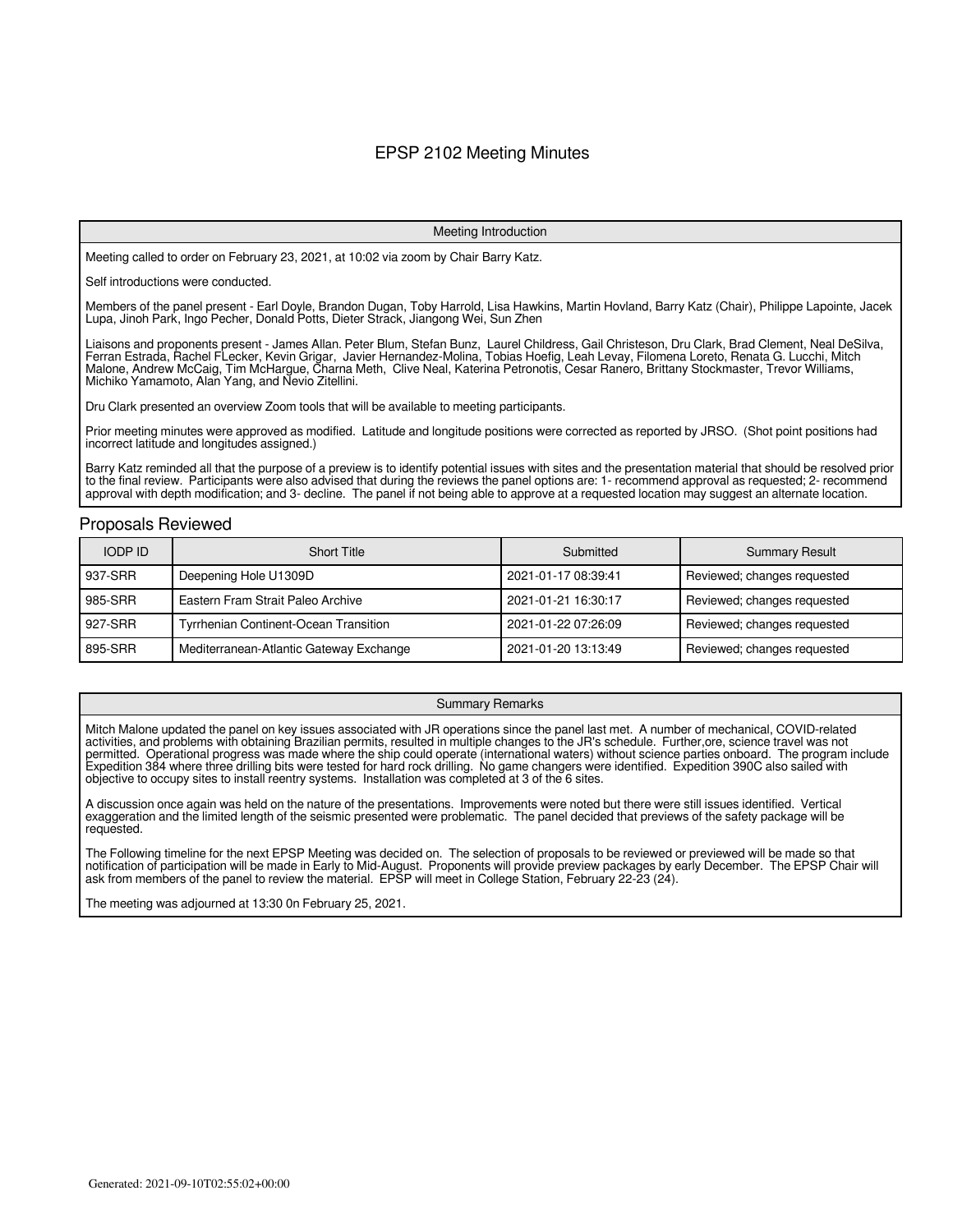## EPSP Proposal Summary

#### Proposal Review

Deepening Hole U1309D - Review - Donna Blackman presented an overview of prior IODP work, the planned program, and the proposal's objectives. The plan included the deepening of Site U1309D by about 600 meters to temperatures approaching 200 C. The second primary site will have a reentry cone set. The primary objective of the proposal is to examine the role of processes at the Mid-Atlantic Ridge (e.g., hydrothermal circulation, serpentinization) that may influence the formation of prebiotic chemistry and their potential impact on the formation of reaction porosity. This will be accomplished, in part, through the sampling of downhole fluids. The program will also provide an opportunity to test drilling and logging capabilities at temperatures beyond that of "standard" hard rock drilling. And finally, the program will provide an opportunity to compare the processes and structure of the Southern Ridge and Central Dome. A site by site discussion was conducted.

#### Proposed Sites

| Site Name               | Position<br>(Lat, Lon) | Water<br>Depth<br>(m) | Requested<br>Drilling<br>Depth<br>(m) | Approved<br>Depth<br>(m) | <b>EPSP</b><br>Decision | <b>Remarks</b>                                                             |
|-------------------------|------------------------|-----------------------|---------------------------------------|--------------------------|-------------------------|----------------------------------------------------------------------------|
| AMDH-01A<br>(Primary)   | 30.1687<br>-42.1186    | 1656                  | 660                                   | 2100                     | Approved                | Discretion of the shipboard party to deepen the hole if time is available. |
| AMDH-02A<br>(Primary)   | 30.1317<br>-42.1202    | 825                   | 203                                   | 800                      | Approved                | Discretion of the shipboard party to deepen the hole if time is available. |
| AMDH-03A<br>(Alternate) | 30.1389<br>-42.1455    | 1275                  | 205                                   | 800                      | Approved                | Discretion of the shipboard party to deepen the hole if time is available. |

## New Sites

| Site Name                       | <b>Position</b><br>(Lat. Lon) | Water<br>Depth<br>(m) | Requested<br>Drilling<br>Depth<br>(m) | Approved<br>Depth<br>(m) | <b>EPSP</b><br>Decision | <b>Remarks</b>                                                                                                                                                                                                                                                     |
|---------------------------------|-------------------------------|-----------------------|---------------------------------------|--------------------------|-------------------------|--------------------------------------------------------------------------------------------------------------------------------------------------------------------------------------------------------------------------------------------------------------------|
| AMDH-04A-<br>new<br>(Alternate) | 30.1389<br>$-42.1455$         | 1275                  | 205                                   | 205                      | Approved                | Discretion of the shipboard party to deepen the hole if time is available.<br>Vertices of the approved polygon are required. Drilling approved within<br>region bounded by: (northern latitude), (southern latitude), (eastern<br>longitude), (western longitude). |

Additional Remarks (optional)

All sites can be deepened further into basement without requesting further approval from EPSP.

Proponents will need to provide the vertices of the polygon approved by the panel for site AMDH-04A-new.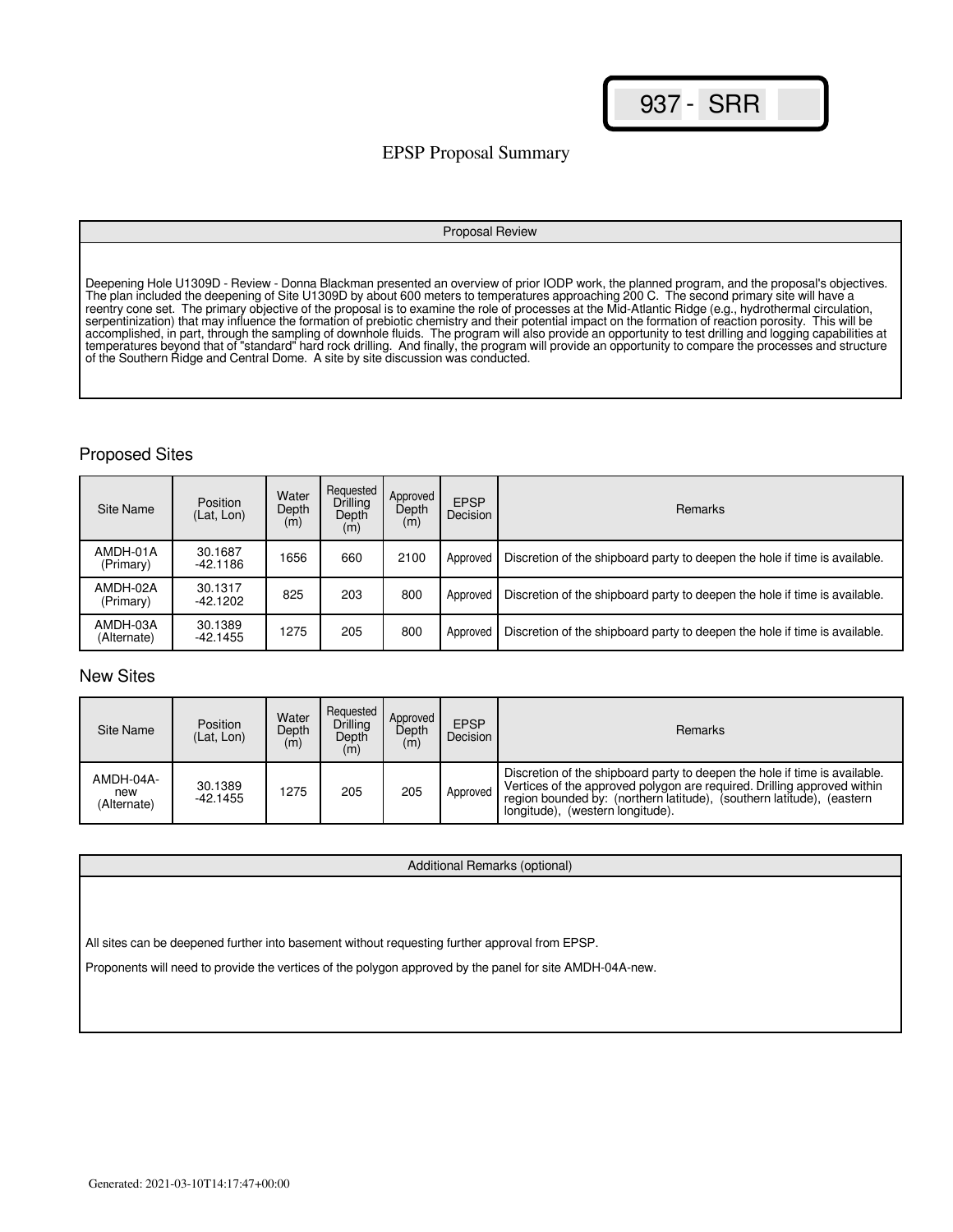## EPSP Proposal Summary

#### Proposal Review

Eastern Fram Strait Paleo-archive - Preview - Renala Lucchi and Stefan Buenz provided a science overview, including the proposal's objectives and a site-by-site review. The objective of the proposal is the reconstruction of the West Spitsbergen Current and its influence on climate changes, particularly during periods of climate transitions, including glaciation and episodes of sea ice. Fundamental is the question, was the West Spitsbergen Current the main factor for initiating glaciation and controlling heat and salt transport. This would be accomplished by high resolution sampling of a number of sediment drifts. Another objective is how large-scale environmental changes may have influenced microbial populations.

#### Proposed Sites

| <b>Site Name</b>              | Position<br>(Lat. Lon)     | Water<br>Depth<br>(m) | Requested<br>Drilling<br>Depth<br>(m) | Approved<br>Depth<br>(m) | <b>EPSP</b><br>Decision | <b>Remarks</b>                                                                                               |
|-------------------------------|----------------------------|-----------------------|---------------------------------------|--------------------------|-------------------------|--------------------------------------------------------------------------------------------------------------|
| BED-01A<br>(Primary)          | 76.521597<br>12.738673     | 1647                  | 397                                   |                          | Other                   |                                                                                                              |
| BED-02A<br>(Alternate)        | 76.5290<br>12.5522         | 1805                  | 365                                   |                          | Other                   |                                                                                                              |
| ISD-02A<br>(Alternate)        | 77.52639<br>9.82167        | 1665                  | 381                                   |                          | Other                   |                                                                                                              |
| ISD-03A<br>(Alternate)        | 77.497322<br>9.702931      | 1734                  | 387                                   |                          | Other                   |                                                                                                              |
| ISD-04A<br>(Alternate)        | 77.531608<br>9.603071      | 1713                  | 402                                   |                          | Other                   | Consider relocation to shot point 4551 on Line CAGE20 15.                                                    |
| $VRE-01B$<br>(Alternate)      | 79.03208272<br>7.057734589 | 1293                  | 618                                   |                          | Other                   |                                                                                                              |
| VRE-03A<br>(Primary)          | 78.94844856<br>7.473105204 | 1201                  | 738                                   |                          | Other                   |                                                                                                              |
| VRE-04A<br>(Alternate)        | 78.99280404<br>7.275998559 | 1252                  | 730                                   |                          | Other                   | Consider locating to CDP 7937 on Line CAGE20-5-HH-01-2D.                                                     |
| <b>VRW-02B</b><br>(Alternate) | 79.15870357<br>4.621647776 | 1607                  | 677                                   |                          | Other                   |                                                                                                              |
| <b>VRW-03A</b><br>(Primary)   | 79.15984991<br>4.488738388 | 1681                  | 696                                   |                          | Other                   | Needs to be relocated taking into consideration the distribution of<br>hydrates and possible gas indicators. |
| VRW-04A<br>(Alternate)        | 79.15592813<br>4.49752965  | 1690                  | 740                                   |                          | Other                   | Should be relocated to avoid fault zones and up-dip pinch-outs.                                              |
| <b>VRW-05A</b><br>(Alternate) | 79.14326611<br>4.729996632 | 1621                  | 669                                   |                          | Other                   |                                                                                                              |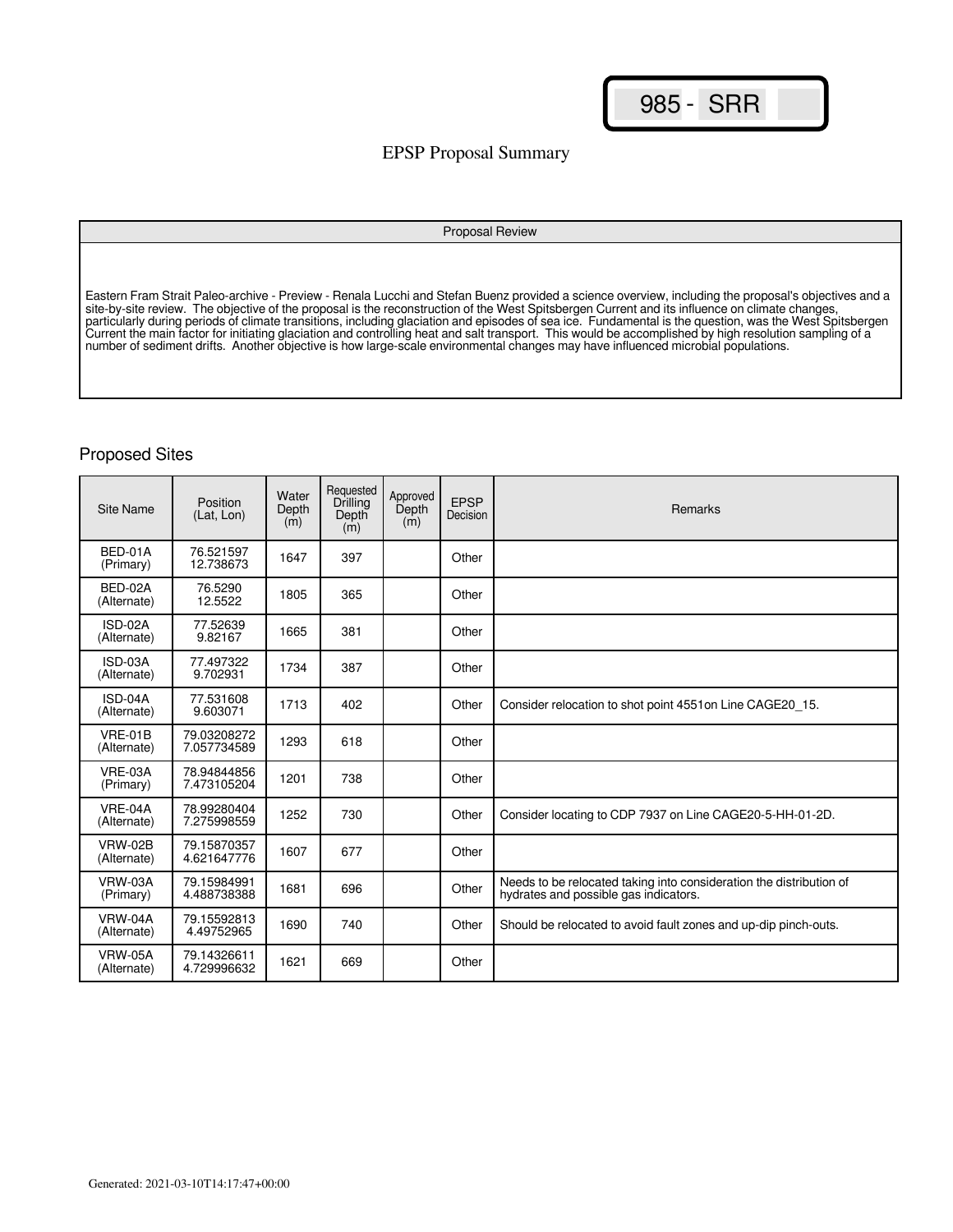EPSP Proposal Summary

Additional Remarks (optional)

Vertical exaggeration was problematic in the presentation material. Better images were observed when using the live seismic project.

In general, the panel requests that the proponents reexamine site locations. Proponents should take into consideration the distribution of hydrates and possible gas accumulations. Furthermore, faults and up-dip pinch-outs should be avoided.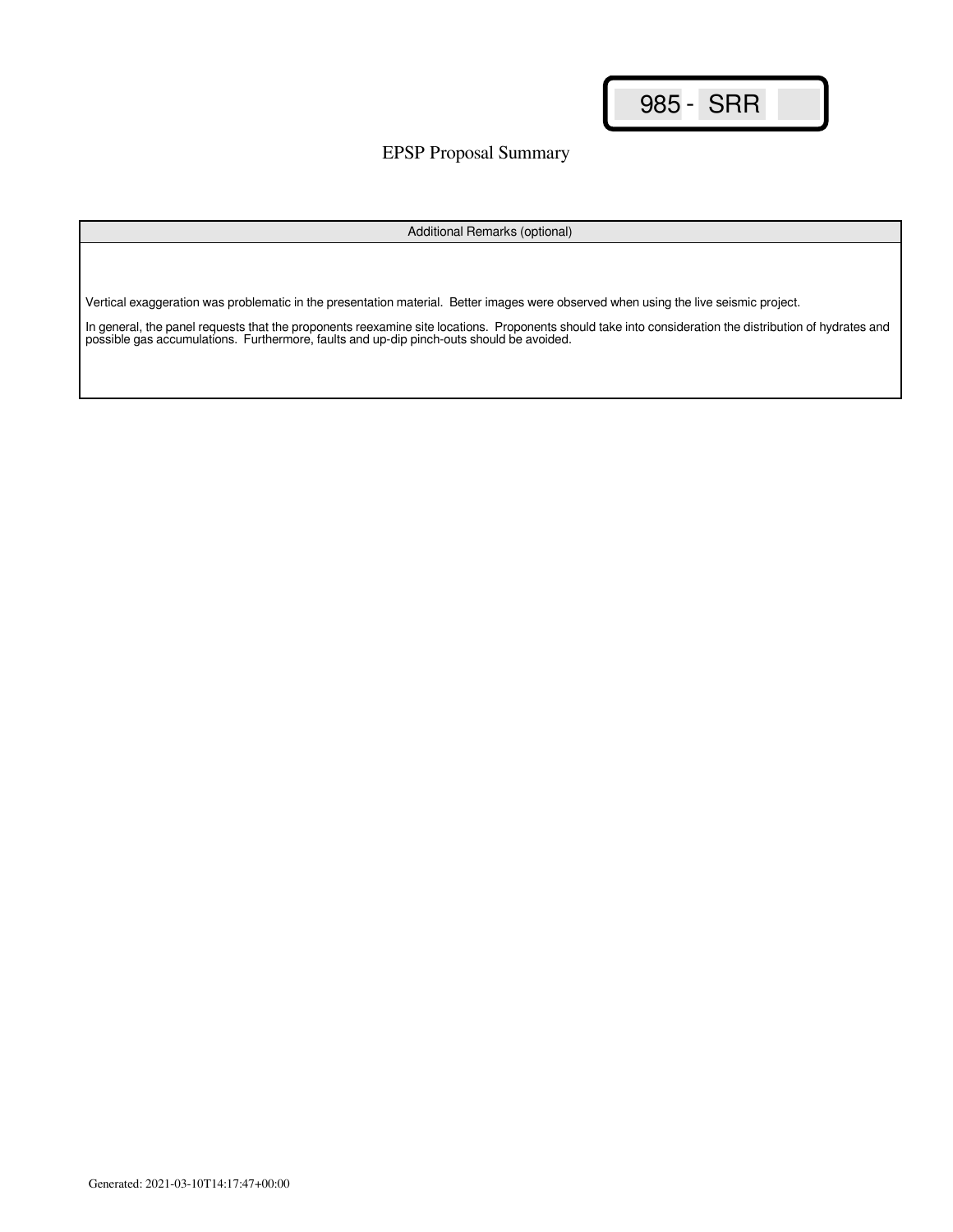### EPSP Proposal Summary

#### Proposal Review

Tyrrhenian Magmatism and Mantle Exhumation - Review - Nevio Zitellini and Cesar Ranero presented the scientific overview and site-by-site review. The objective of the program is to examine the evolution of the continent-ocean transition (COT) from breakup to mantle exhumation through time and space. Specifically, the drilling program will provide information on: 1- the kinematics of deformation; 2- heterogeneity of the mantle source and the origin of associated magmatism; 3- establish deformation patterns and timing of mantle exhumation; 4- character of rock-fluid interactions within the peridotite basement; and 5- test the different rifting and COT formation models.

#### Proposed Sites

| Site Name                     | Position<br>(Lat, Lon) | Water<br>Depth<br>(m) | Requested<br>Drilling<br>Depth<br>(m) | Approved<br>Depth<br>(m) | <b>EPSP</b><br>Decision | Remarks                                                                    |
|-------------------------------|------------------------|-----------------------|---------------------------------------|--------------------------|-------------------------|----------------------------------------------------------------------------|
| <b>TYR-01A</b><br>(Alternate) | 40.00085<br>10.994272  | 2675                  | 234                                   | 234                      | Approved                | Discretion of the shipboard party to deepen the hole if time is available. |
| <b>TYR-02A</b><br>(Primary)   | 40.00036<br>13.407784  | 2813                  | 632                                   | 632                      | Approved                | Discretion of the shipboard party to deepen the hole if time is available. |
| TYR-03A<br>(Alternate)        | 40.18388<br>12.6413    | 3533                  | 360                                   | 360                      | Approved                | Discretion of the shipboard party to deepen the hole if time is available. |
| TYR-04A<br>(Alternate)        | 40.18402<br>12.72801   | 3546                  | 548                                   | 438                      | Approved                | Discretion of the shipboard party to deepen the hole if time is available. |
| <b>TYR-05A</b><br>(Alternate) | 40.26609<br>12.69432   | 3530                  | 228                                   | 228                      | Approved                | Can be deepende. Less than 100 meters of sediment at crest of feature.     |
| TYR-06A<br>(Alternate)        | 40.41593<br>12.72474   | 3592                  | 628                                   |                          | Declined                |                                                                            |
| TYR-07A<br>(Primary)          | 40.00097<br>10.98622   | 2700                  | 265                                   | 265                      | Approved                | Discretion of the shipboard party to deepen the hole if time is available. |
| TYR-08A<br>(Alternate)        | 40.00036<br>13.400467  | 2837                  | 752                                   | 752                      | Approved                | Discretion of the shipboard party to deepen the hole if time is available. |
| TYR-09A<br>(Primary)          | 40.18388<br>12.63243   | 3533                  | 418                                   | 418                      | Approved                | Discretion of the shipboard party to deepen the hole if time is available. |
| <b>TYR-10A</b><br>(Primary)   | 40.18398<br>12.70826   | 3544                  | 435                                   | 435                      | Approved                | Discretion of the shipboard party to deepen the hole if time is available. |
| <b>TYR-11A</b><br>(Primary)   | 40.26614<br>12.70529   | 3538                  | 342                                   | 342                      | Approved                | Discretion of the shipboard party to deepen the hole if time is available. |
| <b>TYR-12A</b><br>(Primary)   | 40.4159<br>12.7076     | 3590                  | 723                                   | 723                      | Approved                | Discretion of the shipboard party to deepen the hole if time is available. |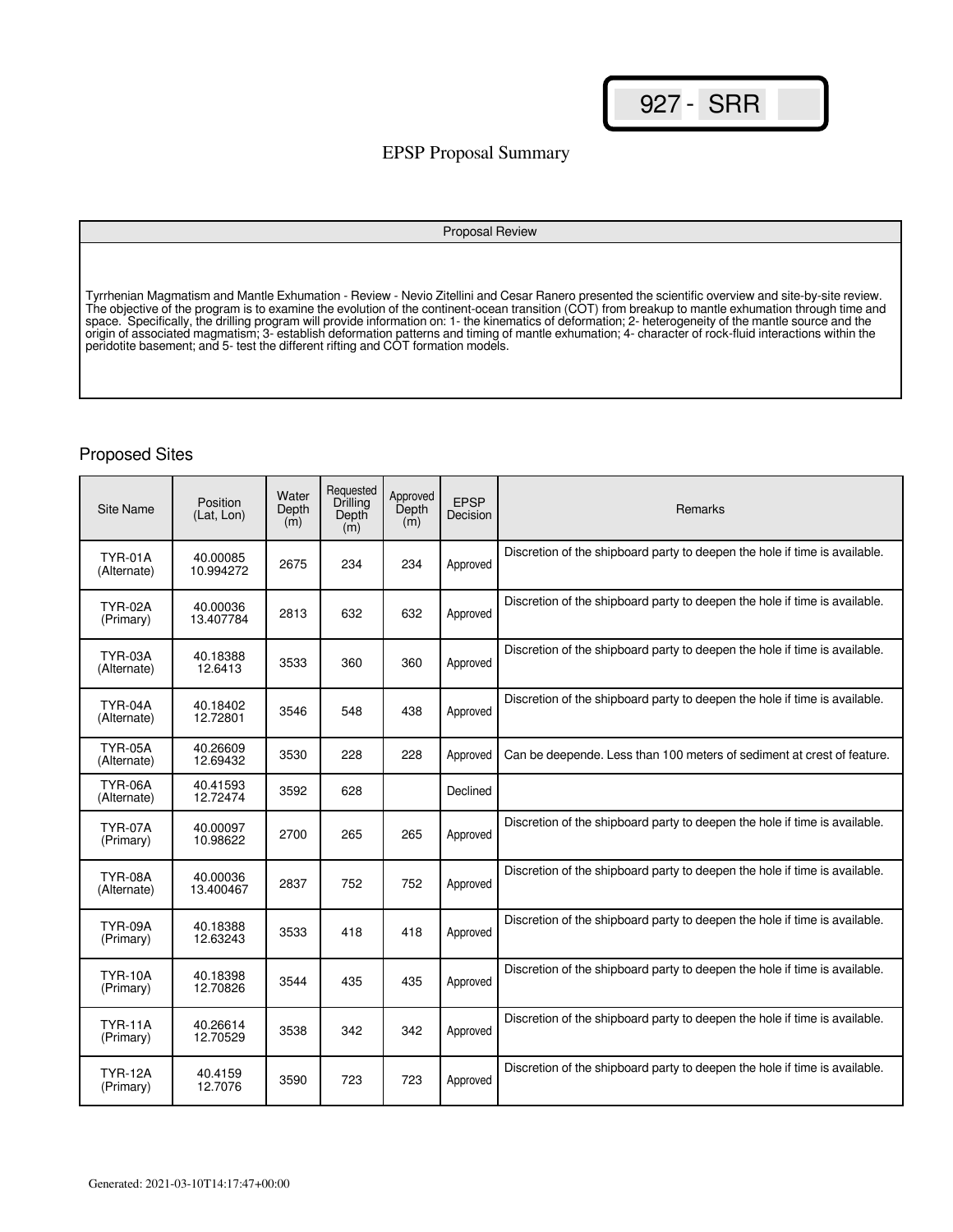# EPSP Proposal Summary

# Proposed Sites - Continued

| <b>Site Name</b>              | Position<br>(Lat. Lon)   | Water<br>Depth<br>(m) | Requested<br>Drilling<br>Depth<br>(m) | Approved<br>Depth<br>(m) | <b>EPSP</b><br>Decision                 | Remarks                                                                    |
|-------------------------------|--------------------------|-----------------------|---------------------------------------|--------------------------|-----------------------------------------|----------------------------------------------------------------------------|
| <b>TYR-13A</b><br>(Alternate) | 40.00102<br>10.94422     | 2696                  | 301                                   | 1277                     | Approved<br>(to<br>revised<br>location) | Move on MEDOC 6 to CDP48400                                                |
| <b>TYR-14A</b><br>(Alternate) | 39.71273<br>13.31500     | 3381                  | 566                                   | 566                      | Approved                                | Discretion of the shipboard party to deepen the hole if time is available. |
| <b>TYR-15A</b><br>(Alternate) | 40.18420<br>12.56710     | 3600                  | 291                                   | 291                      | Approved                                | Discretion of the shipboard party to deepen the hole if time is available. |
| <b>TYR-16A</b><br>(Alternate) | 40.18387<br>12.67717     | 3578                  | 341                                   | 341                      | Approved                                | Discretion of the shipboard party to deepen the hole if time is available. |
| <b>TYR-17A</b><br>(Alternate) | 40.33121<br>12.67304     | 3600                  | 681                                   | 602                      | Approved                                | Discretion of the shipboard party to deepen the hole if time is available. |
| <b>TYR-18A</b><br>(Alternate) | 40.41600<br>12.74424     | 3600                  | 691                                   | 691                      | Approved                                | Discretion of the shipboard party to deepen the hole if time is available. |
| <b>TYR-19A</b><br>(Alternate) | 40.38562<br>12.74428     | 3601                  | 1285                                  | 1133                     | Approved                                | Discretion of the shipboard party to deepen the hole if time is available. |
| <b>TYR-20A</b><br>(Alternate) | 39.999778<br>13.5958344  | 2698                  | 470                                   | 470                      | Approved                                | Discretion of the shipboard party to deepen the hole if time is available. |
| <b>TYR-21A</b><br>(Alternate) | 40.0011633<br>11.6250879 | 3366                  | 520                                   | 339                      | Approved                                | Discretion of the shipboard party to deepen the hole if time is available. |

# New Sites

| Site Name                  | Position<br>(Lat, Lon) | Water<br>Depth<br>(m) | Requested<br>Drilling<br>Depth<br>(m) | Approved<br>Depth<br>(m) | <b>EPSP</b><br>Decision                 | Remarks |
|----------------------------|------------------------|-----------------------|---------------------------------------|--------------------------|-----------------------------------------|---------|
| TYR-13B-new<br>(Alternate) |                        | 2696                  | 301                                   | 1277                     | Approved<br>(to<br>revised<br>location) |         |

| Additional Remarks (optional) |  |  |  |  |  |  |  |  |
|-------------------------------|--|--|--|--|--|--|--|--|
|                               |  |  |  |  |  |  |  |  |
|                               |  |  |  |  |  |  |  |  |
|                               |  |  |  |  |  |  |  |  |
|                               |  |  |  |  |  |  |  |  |
|                               |  |  |  |  |  |  |  |  |
|                               |  |  |  |  |  |  |  |  |
|                               |  |  |  |  |  |  |  |  |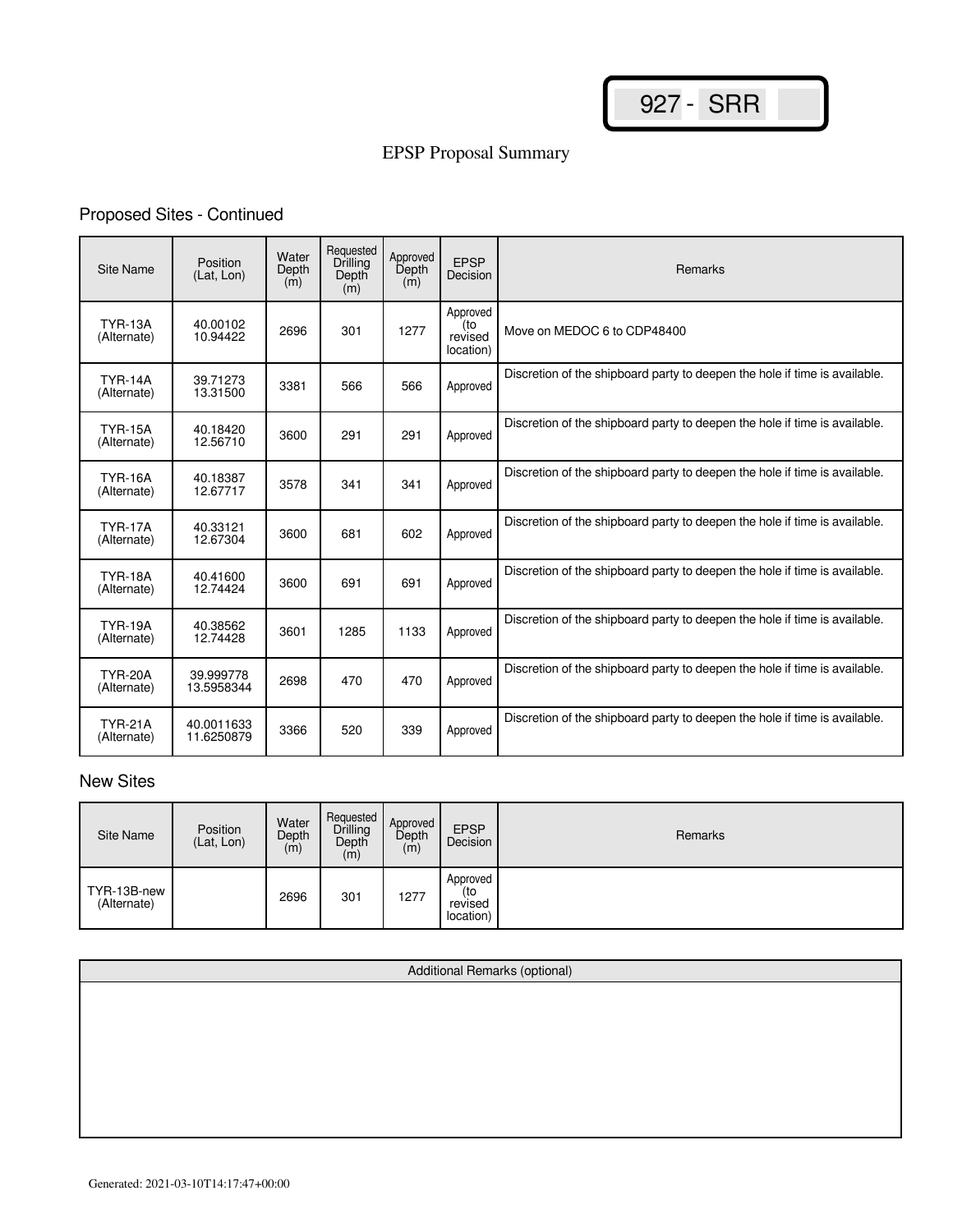## EPSP Proposal Summary

#### Proposal Review

Mediterranean-Atlantic Gateway Exchange - Review - Rachel Flecher, Ferran Estrada, and Javier Hernandez-Molina presented the scientific overview and site-by-site reviews. This proposal was the marine portion of an amphibious proposal. The panel was introduced to the marine gateway concept and that by drilling the associated marginal basins an amplified climatic signal would be observed. The Atlantic-Mediterranean Gateway is the connection that links African monsoon precipitation from the South Atlantic with high latitudes. The specific aim of the drilling program is to document the timing of the overflow of the Mediterranean into the Atlantic and assess its role in climate change. A secondary objective is to recover complete record of the Messinian Salinity crisis. The third objective is to examine the behavior of oceanic overflow during a period of extreme exchange.

### Proposed Sites

| Site Name              | Position<br>(Lat, Lon)     | Water<br>Depth<br>(m) | Requested<br>Drilling<br>Depth<br>(m) | Approved<br>Depth<br>(m) | <b>EPSP</b><br>Decision | <b>Remarks</b>                                                                                                                                                                                |
|------------------------|----------------------------|-----------------------|---------------------------------------|--------------------------|-------------------------|-----------------------------------------------------------------------------------------------------------------------------------------------------------------------------------------------|
| ALM-01A<br>(Primary)   | 37.4317<br>$-9.5767$       | 1567                  | 990                                   | 990                      | Approved                |                                                                                                                                                                                               |
| ALM-02A<br>(Alternate) | 36.8359<br>$-9.7481$       | 2265                  | 1640                                  | 1640                     | Approved                |                                                                                                                                                                                               |
| EAB-02A<br>(Alternate) | 35.75518251<br>-2.43956525 | 845                   | 1277                                  | 1277                     | Approved                |                                                                                                                                                                                               |
| EAB-03A<br>(Alternate) | 35.750427<br>$-2.431305$   | 838                   | 1277                                  | 1277                     | Approved                |                                                                                                                                                                                               |
| GUB-01A<br>(Alternate) | 36.5256<br>$-7.6059$       | 637                   | 921                                   |                          | Declined                | More information on possible overpressure is required. Modeling of<br>potential overpressure should be conducted. Consider alternative<br>locations positioned on a crossing line.            |
| MOM-01A<br>(Primary)   | 35.240956<br>-6.747839     | 555                   | 1470                                  |                          | Declined                | Localized amplitude anomalies were observed. There appears to be a<br>possibility of overpressure. It is difficult to relocate without a crossing<br>line. Site will need to be repositioned. |
| MOM-02A<br>(Alternate) | 35.107278<br>$-6.818264$   | 712                   | 1007                                  |                          | Declined                | Possible gas present. Better to use a cross-line for positioning.                                                                                                                             |
| WAB-03A<br>(Primary)   | 36.312544<br>-4.571213     | 800                   | 1700                                  | 1700                     | Approved                |                                                                                                                                                                                               |

## New Sites

| Site Name                  | Position<br>(Lat. Lon)   | Water<br>Depth<br>(m) | Requested<br>Drilling<br>Depth<br>(m) | Approved<br>Depth<br>(m) | <b>EPSP</b><br>Decision | Remarks                          |
|----------------------------|--------------------------|-----------------------|---------------------------------------|--------------------------|-------------------------|----------------------------------|
| GUB-03A-new<br>(Alternate) | 36.700975<br>$-7.411174$ | 540                   | 1650                                  |                          | Other                   | Will need to be reviewed by EPSP |
| GUB-02A-new<br>(Alternate) | 36.699683<br>-7.431424   | 547                   | 1464                                  |                          | Other                   | Needs to be reviewed by EPSP.    |